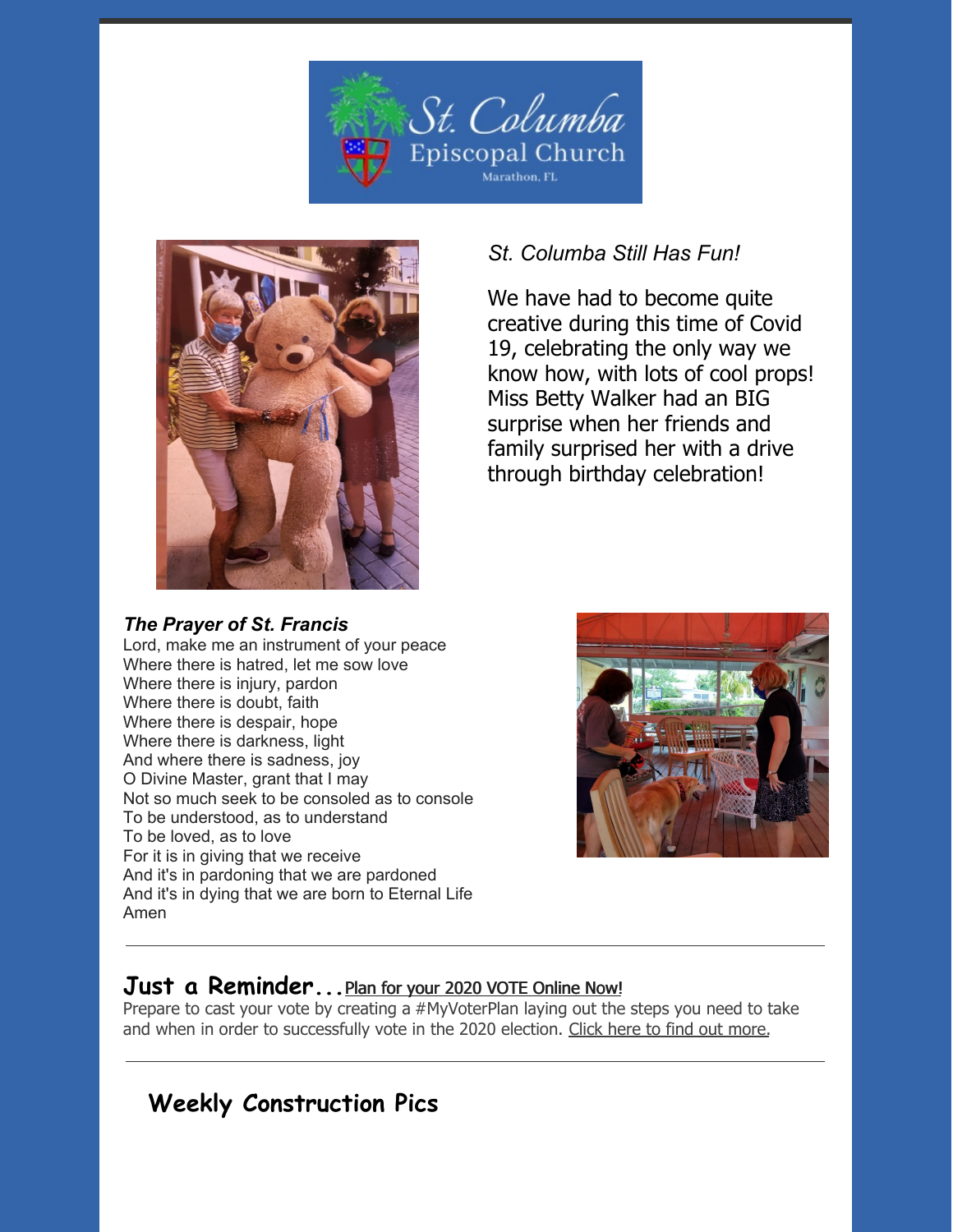

Your copy should address 3 key questions: Who am I writing for? (Audience) Why should they care? (Benefit) What do I want them to do here? (Call-to-Action)

Create a great offer by adding words like "free" "personalized" "complimentary" or "customized." A sense of urgency often helps readers take an action, so think about inserting phrases like "for a limited time only" or "only 7 remaining!"

## *Can you see through the wall ? We are ready for the new beams to be installed!*

Thanks to Hurricane Irma, the roof and the beams will be replaced soon. The beams are not only going to be replaced but we will also have 5 additional beams installed. The beams along with the new metal roof will help to ensure that for the next lifetime St. Columba will be able to continue living out its mission to be The Hands & Feet of Christ in all that we do.



**Ministry**

#### **Spotlight** The [Hammock](https://www.facebook.com/thehammockhouse) House

Change. It fills us with awe, and sometimes fear. But we keep moving forward, wide-eyed, brave-faced with trust in those who know best. Through all the change in 2020, health and family have become more precious than ever.

Though schooling in 2020–2021 is one more challenge to meet, we're trusting the skills and experience of our Hammock House staff to figure it out. And our after school program is here to



### **Formation Spotlight** *A Season of Prayer: For an [Election](https://www.forwardmovement.org/Pages/Item/15381/Season-of-Prayer.aspx)*

Join us October 27-November 4. Sign up for email updates below.

We come together, asking God for courage and wisdom, thanking God for love and joy. As we move toward the election of leaders for the United States, may we all join in a season of prayer, committing to offer to God our fears and frustrations, our hopes